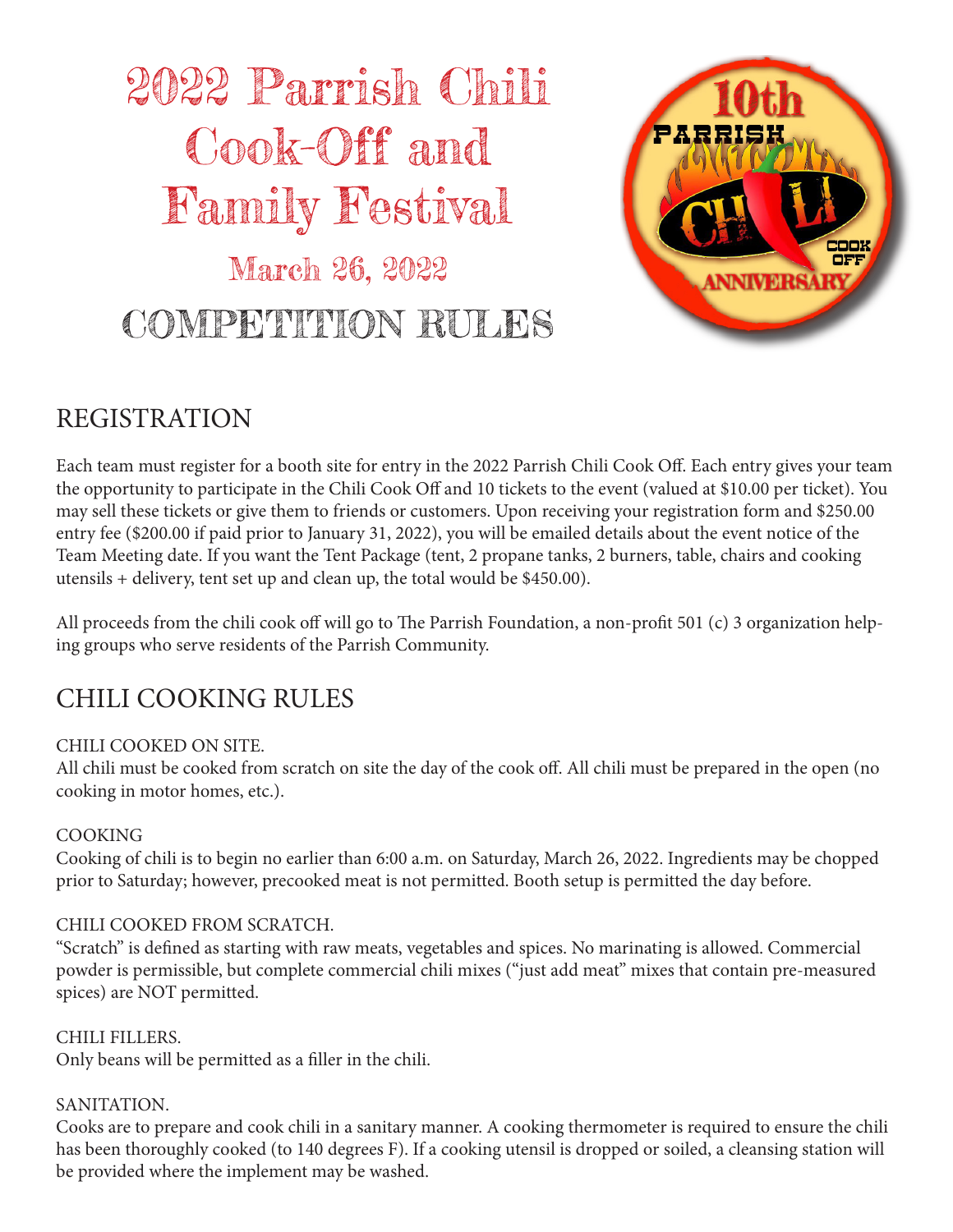#### ONE CHILI PER TEAM.

Each head cook is responsible for his/her team in preparing pots (ten {10} gallons) of chili for ticket holders attending the event with one pint (16 ounces) reserved for judging.

#### CHILI TURN IN.

Details and procedures for turning in each team's chili for judging will be discussed at the Cook's Meeting to be scheduled at the Parrish Y / Community Center. All team head cooks are requested to attend this meeting.

### BOOTH RULES

Each booth is a 12' by 12' plot of land. We provide nothing more than the space.

You may set up your booth either Friday or Saturday (March 25 or March 26), after you have completed your onsite check in. (Friday set up is recommended.)

Booths do not have running water or electricity.

On the day of the event, no vehicles are allowed out of the event site until 4:00 p.m. on Saturday, March 26. Break down of your booth may begin at 3:00 p.m. on Saturday. All booth equipment and trash must be removed from your site (including Booth Signs with Team Name).

Any banners or signs for your team's booth are your team's responsibility to remove.

Each team will be assigned a Concierge to assist them. A Concierge will serve 5 or 6 teams. The team will be provided the Concierge's cell phone number to call that person for anything the team needs. The Concierge will be stationed in the team area and at the supply tent.

Your team may NOT sell food, drink or novelties to the public.

### SPIRIT, SHOWMANSHIP, AND PEOPLE'S CHOICE RULES

AWARD CATEGORIES. All chili entrants will also be judged in each of these award categories. A. SPIRIT AWARD. This category will be the basis for judging the chili cook off team who displays the most fun during the preparation of their chili.

B. SHOWMANSHIP AWARD. The team who shows the best display of decorations, music, entertainment at their respective chili preparation tents will receive the Showmanship Award.

C. PEOPLE'S CHOICE AWARD. Each chili taster will receive a card with each team's number on it. These cards will be marked (or punched) at the chili booths when the taster tastes the chili. Additionally, the card will be utilized to vote for the People's Choice Chili Award. The chili taster will place the card in the jar of the chili team he/she thinks is the best chili at the event after the attendee has tasted all the chilis.

PENALTIES. Failure to comply with rules is subject to disqualification of the team for the cook off. In the case of disqualification, the official monitoring the cook off along with the head judge must notify the team captain and give a reason for the disqualification. Decisions of the official(s) are final.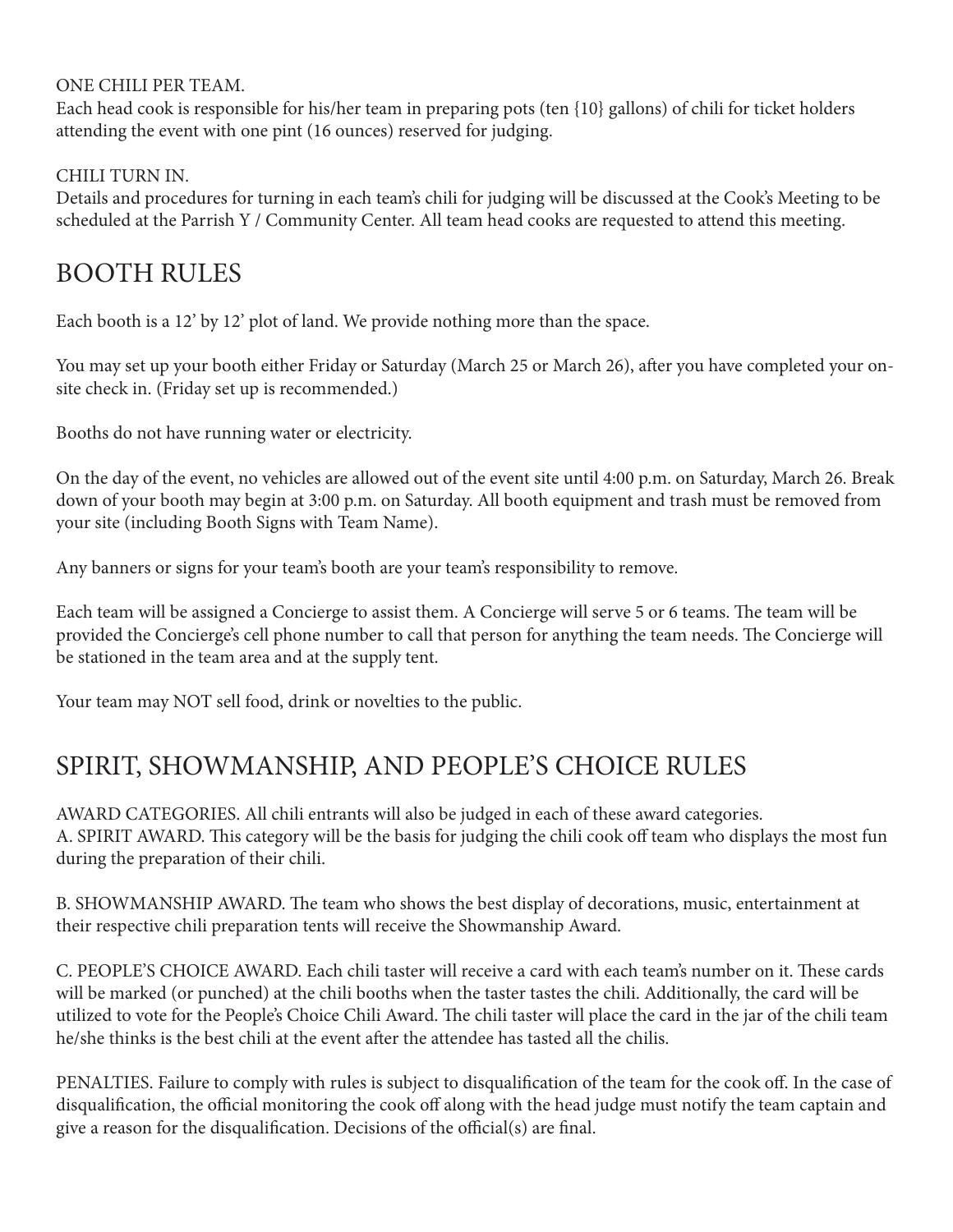### CHILI JUDGING RULES

JUDGING PANEL. All chilis will be judged by a panel of judges based on five criteria: Aroma, Consistency, Color, Taste and After Taste.

SCORING PROCESS. Each judge will score 8 chilis from 1 – 10 (10 being best; no pluses, minuses or fractions will be taken into consideration) based on each of the five criteria and record his/her score on a judging sheet. No team name or booth number will appear on the judging sheet – the identifier is a coded number assigned by the Head Judging Official. The job of the Head Judging Official is to gather a sample from each team and assign a coded number to each sample.

COLLECTION PROCESS. Samples will be collected by the Head Judging Official and his assistants starting at 10:30 a.m. (Be sure your chili is ready at 10:30 a.m.) Samples will be collected for judging in identical containers which are coded. After being coded, the samples will be taken to the judging area and the process of judging will begin.

FIRST JUDGING. The samples will be divided into four (4) groups of eight (8). Two judges will rate the eight (8) samples. Each judge will score each chili in his/her assigned group based on the five criteria. Total scores will be determined for each chili. The two (2) chilis with the highest ratings will be determined for Final Judging.

FINAL JUDGING. Once the First Judging has been concluded and scored, the judges will taste the eight (8) chilis which are in the Final Judging and repeat the process based on the five criteria. The scores will again be added and the three (3) winners will be declared: Overall Champion, First Runner Up and Second Runner Up (Cash Awards and Trophies). The coded number assigned to each sample will then be converted back to a team name by the Head Judging Official and the results presented to the Heritage Day Festival and Cook Off Chairman for announcement at 3:00 p.m. Also announced at that time are the three (3) other award winners: Spirit, Showmanship and People's Choice.

SANITATION. A new spoon must be used for each taste of chili.

RE-TASTING A CHILI. A judge may not re-taste a chili after it has been evaluated and scored on the judging sheet.

NO SMOKING. Smoking is not allowed in the judging area during the chili judging process